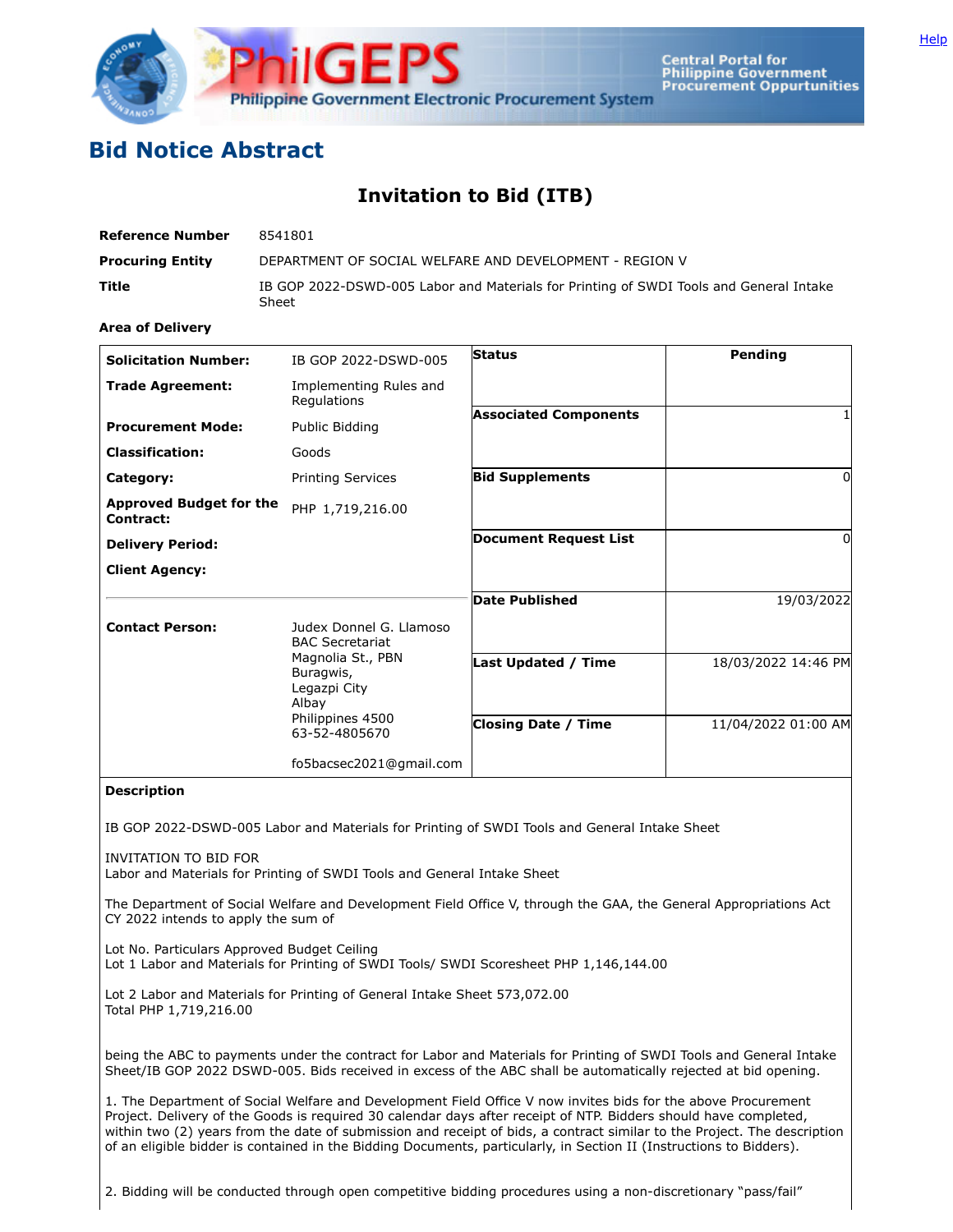criterion as specified in the 2016 revised Implementing Rules and Regulations (IRR) of Republic Act (RA) No. 9184.

a. Bidding is restricted to Filipino citizens/sole proprietorships, partnerships, or organizations with at least sixty percent (60%) interest or outstanding capital stock belonging to citizens of the Philippines, and to citizens or organizations of a country the laws or regulations of which grant similar rights or privileges to Filipino citizens, pursuant to RA No. 5183.

3. Prospective Bidders may obtain further information from Department of Social Welfare and Development Field Office V and inspect the Bidding Documents at the address given below during 8:00AM to 4:00PM (Except Saturdays, Sundays & Holidays).

4. A complete set of Bidding Documents may be acquired by interested Bidders on March 19, 2022 from the given address and website(s) below and upon payment of the applicable fee for the Bidding Documents, pursuant to the latest Guidelines issued by the GPPB, in the amount of Lot No. Approved Budget Ceiling Lot 1 PHP 5,000.00 Lot 2 1,000.00 Lot 1-2 PHP 5,000.00

The Procuring Entity shall allow the bidder to present its proof of payment for the fees by presenting it in person, or sending it through email.

Bidders may pay through bank deposit or fund transfer to DSWD – Trust Fund DBP Account No. 0-01077-615-4

5. The Department of Social Welfare and Development Field Office V will hold a Pre-Bid Conference on March 28, 2022, 2:00 PM through video conferencing via Google Meet, which shall be open to prospective bidders.

6. Bids must be duly received by the BAC Secretariat through (i) manual submission at the office address indicated below, on or before 12:00 PM, April 11, 2022. Late bids shall not be accepted.

7. All Bids must be accompanied by a bid security in any of the acceptable forms and in the amount stated in ITB Clause 14.

8. Bid opening shall be on April 11, 2022, 2:00 PM via Google Meet. Bids will be opened in the presence of the bidders' representatives who choose to attend the activity

9. Meeting links will be available upon request through the official BAC Secretariat email address below.

10. The Department of Social Welfare and Development Field Office V reserves the right to reject any and all bids, declare a failure of bidding, or not award the contract at any time prior to contract award in accordance with Sections 35.6 and 41 of the 2016 revised IRR of RA No. 9184, without thereby incurring any liability to the affected bidder or bidders.

11. For further information, please refer to:

JUDEX DONNEL G. LLAMOSO Head, Procurement & BAC Secretariat DSWD FO V, Government Center Site, Rawis, Legazpi City 4500 Email address: bacsec.fo5@dswd.gov.ph

12. You may visit the following websites:

For downloading of Bidding Documents: fo5.dswd.gov.ph

March 19, 2022

(Sgd.) MARISSA M. PAESTE BAC Chairperson

## **Pre-bid Conference**

**Date Time Venue**